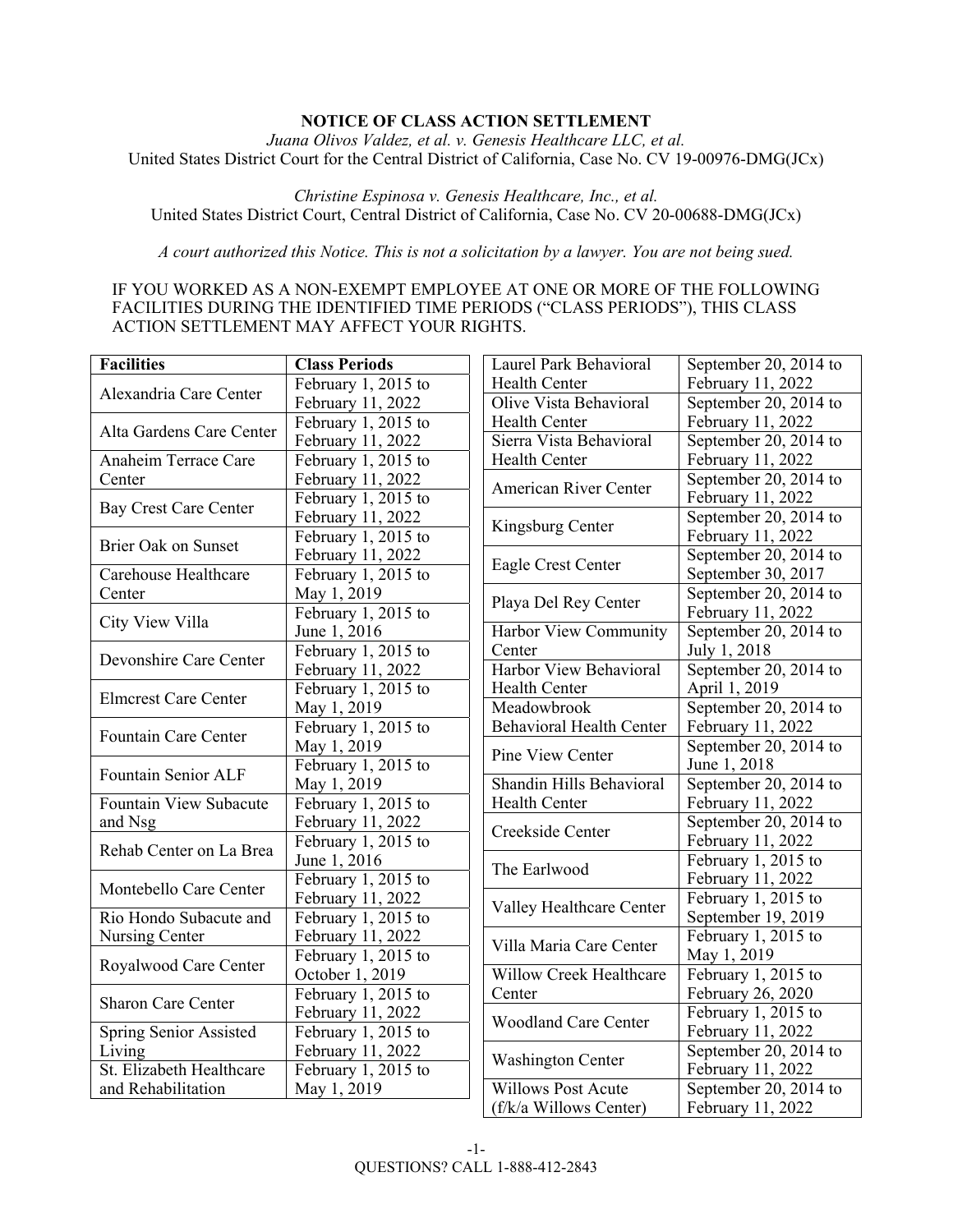## *Why should you read this Notice?*

A proposed settlement (the "Settlement") has been reached which will resolve the following class action lawsuits: *Juana Olivos Valdez, et al. v. Genesis Healthcare, LLC,* United States District Court for the Central District of California, Case No. CV 19-00976-DMG (JCx), and *Christine Espinosa v. Genesis Healthcare, Inc., et al.*, United States District Court, Central District of California, Case No. CV 20-00688- DMG (JCx) (the "Actions"). The purpose of this Notice of Class Action Settlement ("Notice") is to briefly describe the Actions, and to inform you of your rights and options in connection with the proposed Settlement. The proposed Settlement will resolve all claims against defendants Genesis Healthcare LLC, Genesis Healthcare, Inc., Genesis Administrative Services, LLC, GHC Payroll, LLC, Alexandria Care Center, LLC, Anaheim Terrace Care Center, LLC, Alta Care Center, LLC, Bay Crest Care Center, LLC, Brier Oak on Sunset, LLC, Carehouse Healthcare Center, LLC, City View Villa, LLC, Devonshire Care Center, LLC, Elmcrest Care Center, LLC, Fountain Care Center, LLC, Fountain Senior Assisted Living, LLC, Fountain View Subacute and Nursing Center, LLC, Hancock Park Rehabilitation Center, LLC, Montebello Care Center, LLC, Rio Hondo Subacute and Nursing Center, LLC, Royalwood Care Center, LLC, Sharon Care Center, LLC, Spring Senior Assisted Living, LLC, St. Elizabeth Healthcare and Rehabilitation Center, LLC, SunBridge Braswell Enterprises, LLC, SunBridge Brittany Rehabilitation Center LLC, SunBridge Care Enterprises West LLC, SunBridge Carmichael Rehabilitation Center, LLC, SunBridge Hallmark Health Services, LLC, SunBridge Harbor View Rehabilitation Center, LLC, SunBridge Meadowbrook Rehabilitation Center LLC, SunBridge Paradise Rehabilitation Center, Inc., SunBridge Shandin Hills Rehabilitation Center LLC, SunBridge Stockton Rehabilitation Center LLC, The Earlwood, LLC, Valley Healthcare Center, LLC, Villa Maria Healthcare Center, LLC, Willow Creek Healthcare Center, LLC, Woodland Care Center, LLC, 14766 Washington Avenue Operations LLC, SunBridge Healthcare LLC, and 320 North Crawford Avenue Operations LLC ("Defendants") in the Actions.

A hearing concerning the Settlement will be held before the Hon. Dolly M. Gee on **July 29, 2022,** at **10:00 a.m.** in Courtroom 8C of the United States District Court for the Central District of California, First Street Courthouse, located at 350 W. First Street, Los Angeles, California 90012, to determine whether the Settlement is fair, adequate, and reasonable.

AS A CLASS MEMBER, YOU ARE ELIGIBLE TO RECEIVE AN INDIVIDUAL SETTLEMENT PAYMENT UNDER THE SETTLEMENT AND WILL BE BOUND BY THE RELEASE OF CLAIMS DESCRIBED IN THIS NOTICE AND THE SETTLEMENT AGREEMENT FILED WITH THE COURT, UNLESS YOU TIMELY REQUEST TO BE EXCLUDED FROM THE SETTLEMENT.

| YOUR LEGAL RIGHTS AND OPTIONS IN THIS SETTLEMENT                                                                                                                                                             |                                                                                                                                                                                                                                                                                |  |  |
|--------------------------------------------------------------------------------------------------------------------------------------------------------------------------------------------------------------|--------------------------------------------------------------------------------------------------------------------------------------------------------------------------------------------------------------------------------------------------------------------------------|--|--|
| <b>DO NOTHING AND RECEIVE A</b><br><b>SETTLEMENT PAYMENT</b>                                                                                                                                                 | If you do nothing, you will be considered part of the Class and will<br>receive an Individual Settlement Payment. You will also give up the<br>right to pursue a separate legal action against Defendants and<br>affiliated persons and entities, as described in this Notice. |  |  |
| If you request to be excluded, you will not receive any payment under<br><b>EXCLUDE YOURSELF FROM</b><br>the Settlement, and you will not release any claims against<br><b>THE SETTLEMENT</b><br>Defendants. |                                                                                                                                                                                                                                                                                |  |  |
| <b>OBJECT TO THE SETTLEMENT</b>                                                                                                                                                                              | To object to the Settlement, you must submit a written statement<br>explaining why you don't like the Settlement. This option is available<br>only if you do not exclude yourself from the Settlement.                                                                         |  |  |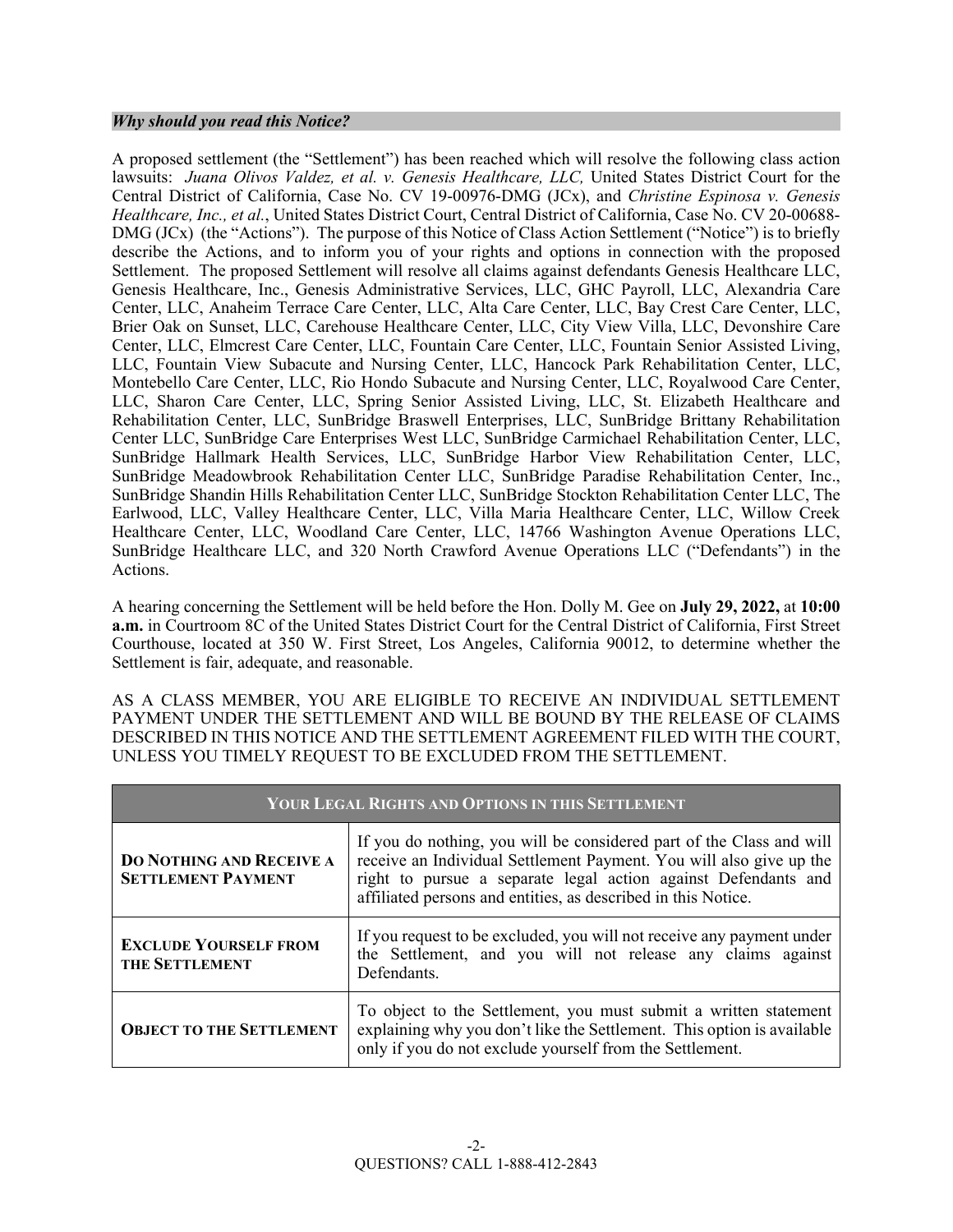## *Who is affected by the proposed Settlement?*

The Court has certified, for settlement purposes only, the following class (the "Class"):

All persons employed by Defendants as non-exempt employees in the State of California during the Class Periods.

According to Defendants' records, you are a member of the Class ("Class Member").

#### *What is this case about?*

In the Actions, plaintiffs Juana Olivos Valdez, Danillie Willie, and Christine Espinosa ("Plaintiffs") allege on behalf of themselves and the Class the following claims against Defendants: (1) failure to provide meal periods; (2) failure to authorize and permit rest periods; (3) failure to pay overtime wages; (4) failure to pay minimum wages; (5) failure to pay all wages due to discharged and quitting employees; (6) failure to furnish accurate itemized wage statements; (7) failure to indemnify employees for necessary expenditures incurred in discharge of duties; (8) unfair and unlawful business practices; and (9) penalties under the Private Attorneys General Act ("PAGA"). Plaintiffs seek unpaid wages, statutory and civil penalties, restitution, interest, attorneys' fees, and costs. Defendants deny all liability and are confident they have strong legal and factual defenses to all of Plaintiffs' claims.

This Settlement is a compromise reached after arm's length negotiations between Plaintiffs and Defendants (the "Parties"), through their attorneys, and is not an admission of liability on the part of Defendants. Both sides agree that in light of the risks and expenses associated with continued litigation, this Settlement is fair, adequate and reasonable. Plaintiffs and Class Counsel believe the Settlement is in the best interests of all Class Members.

The Court has not ruled on the merits of Plaintiffs' claims or Defendants' defenses.

#### *Who are the attorneys representing the Parties?*

The attorneys in the Actions are:

#### **Class Counsel**

Matthew J. Matern Launa Adolph Kayvon Sabourian Shooka Dadashzadeh MATERN LAWGROUP, PC 1230 Rosecrans Ave., Suite 200 Manhattan Beach, CA 90266 310-531-1900

Ronald H. Bae Olivia D. Scharrer AEQUITAS LEGAL GROUP A Professional Law Corporation 1156 E. Green Street, Suite 200 Pasadena, CA 91106 213-674-6080

## **Defendants' Counsel**

Curtis A. Graham James E. Payer LITTLER MENDELSON, P.C. 633 West 5<sup>th</sup> Street, 63<sup>rd</sup> Floor Los Angeles, CA 90071 213-443-4300

As a Class Member, you are being represented at no cost by Class Counsel.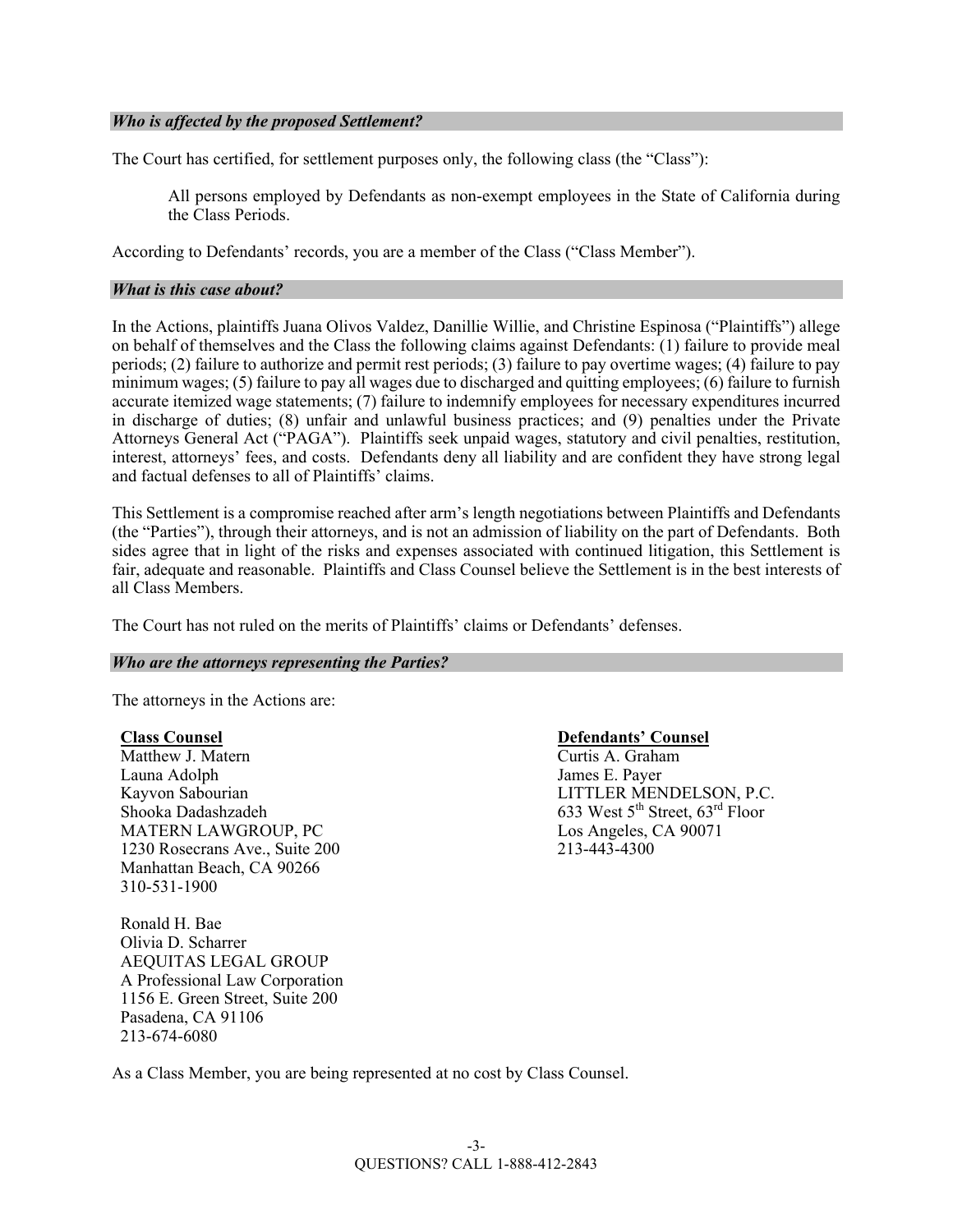#### *What are the Settlement terms?*

If the Court grants final approval of the Settlement, Defendants will pay \$9,500,000.00 (the "Maximum Settlement Amount") for: (a) Individual Settlement Payments to Participating Class Members, as defined below; (b) the Court-approved Attorneys' Fees and Costs to Class Counsel; (c) the Court-approved Class Representative Service Awards to Plaintiffs; (d) the costs of administering the Settlement; and (e) the PAGA Payment to be paid to the California Labor & Workforce Development Agency ("LWDA") and all Class Members as "PAGA Aggrieved Employees."

**Individual Settlement Payments.** After deduction from the Maximum Settlement Amount for Attorneys' Fees and Costs, the Class Representative Service Awards, the costs of administering the Settlement, and the PAGA Payment, there will be a Net Settlement Amount. From this Net Settlement Amount, each Class Member who does not request to be excluded from the Settlement ("Participating Class Member") will receive an Individual Settlement Payment.

The Net Settlement Amount will be divided among all Participating Class Members based on the number of Compensable Workweeks each Participating Class Member worked for Defendants as a non-exempt employee during the Class Periods, as identified in the table on the first page above. In addition, all PAGA Aggrieved Employees will receive a pro rata share of the portion of the PAGA Payment allocated to PAGA Aggrieved Employees based on their Compensable Payperiods during the PAGA Period, which is July 17, 2017, to the earlier of February 11, 2022, or the date that Defendants stopped operating the facility that you worked at. Your total number of Compensable Workweeks and Payperiods, according to Defendants' records, and your estimated Individual Settlement Payment and portion of the PAGA Payment are listed on the Information Sheet enclosed in this Notice Packet.

The settlement checks will be valid for 180 days from the date of mailing. After 180 days, the Settlement Administrator will void any uncashed checks and pay over the amount represented by the check to the State Controller's Office Unclaimed Property Fund, with the identity of the Class Member to whom the funds belong.

For tax reporting purposes, the Individual Settlement Payments will be allocated fifteen percent (15%) as wages and eighty five percent (85%) as non-wage penalties and interest. The wage portion will be subject to required state and federal withholdings and will be reported on an IRS Form W-2. The non-wage portion will be reported on an IRS Form 1099, with no withholdings taken. None of the Parties or their attorneys make any representations concerning the tax consequences of this Settlement or your participation in it. Class Members should consult with their own tax advisors concerning the tax consequences of the Settlement. Class Counsel is unable to offer advice concerning the state or federal tax consequences of payments to any Participating Class Member and PAGA Aggrieved Employee.

## **Attorneys' Fees and Costs, Class Representative Service Award, Settlement Administration Costs,**

**and the PAGA Payment.** Plaintiffs will ask the Court to award attorneys' fees in an amount not to exceed \$3,166,666.67 (one-third of the Maximum Settlement Amount) and reimbursement of reasonable costs incurred in the Actions in an amount not to exceed \$130,000.00. Plaintiffs also will ask the Court to authorize Class Representative Service Award payment to Plaintiffs in an amount up to \$15,000.00 each for their effort in prosecuting the Actions on behalf of the Class Members. The Parties estimate the costs of administering the Settlement will not exceed \$60,000.00. In addition, \$285,000.00 will be allocated to penalties under PAGA, of which 75%, or \$213,750.00, will be paid to the LWDA, and the remaining 25%, or \$71,250.00, will be distributed to PAGA Aggrieved Employees, as set forth above. Any amounts not requested or awarded by the Court will be included in the Net Settlement Amount and will be distributed to Participating Class Members.

## *What claims are being released by the proposed Settlement?*

Upon the Settlement becoming final (the "Effective Date"), all Participating Class Members shall be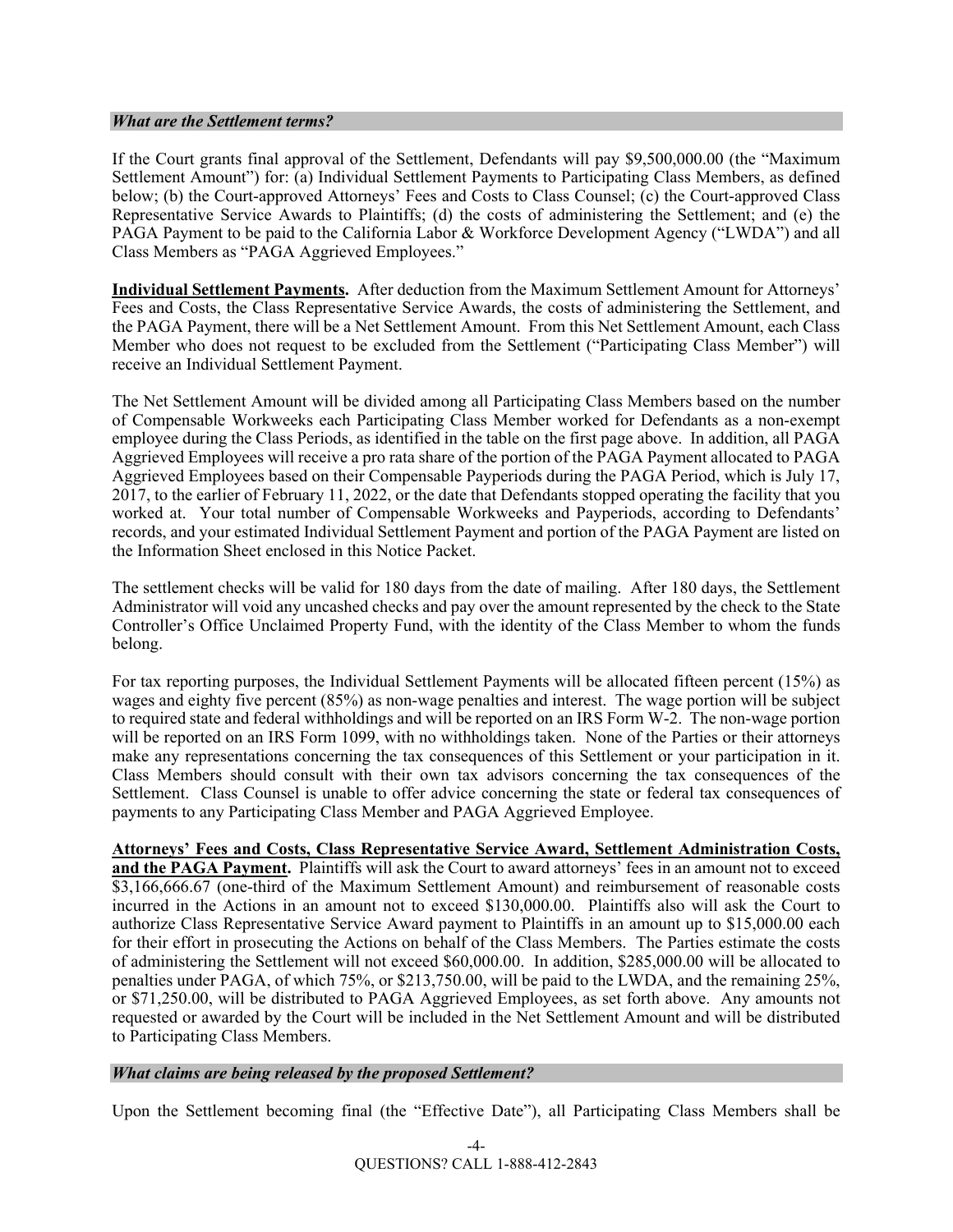deemed to have released the Released Parties of any and all claims, debts, demands, rights, liabilities, costs, damages, attorneys' fees, actions, and/or causes of action that were pleaded or could have been pleaded based upon the factual allegations set forth in the operative complaint filed in the Actions and arising at any time during the respective Class Periods, including any and all claims for (1) failure to provide meal periods; (2) failure to authorize and permit rest periods; (3) failure to pay overtime wages; (4) failure to pay minimum wages; (5) failure to pay all wages due to discharged and quitting employees; (6) failure to furnish accurate itemized wage statements; (7) failure to indemnify employees for necessary expenditures incurred in discharge of duties; and (8) unfair and unlawful business practices.

Upon the Effective Date, all PAGA Aggrieved Employees shall be deemed to have released the Released Parties of any and all claims and/or causes of action under PAGA which are based upon the factual allegations set forth in the operative complaint and arising at any time during the respective PAGA Periods, regardless of whether the PAGA Aggrieved Employee has elected to be excluded from the settlement as a Participating Class Member.

In addition, all Participating Class Members who cash their Individual Settlement Payment checks will be deemed to have given their consent to "opt in" as a party plaintiff in this action pursuant to the Fair Labor Standards Act of 1938, 29 U.S.C. §216(b) ("FLSA") and to have waived and released any claims they may have under the FLSA as related to the claims that were or arise from the facts asserted in the Actions during the time period three years prior to the cashing of the Individual Settlement Payment check.

The "Released Parties" are (i) Defendants; (ii) their past, present and future subsidiaries, parents, affiliated and related companies, divisions, successors, predecessors or assigns; and (iii) their past, present, and future members, agents (including, without limitation, any investment bankers, accountants, insurers, reinsurers, attorneys and any past, present or future officers, directors, employees, board members, partners, investors, representatives, shareholders and employees), predecessors, successors or assigns of any of the foregoing.

# *What are my rights as a Class Member?*

As a class member, you may (A) remain in the Class and receive an Individual Settlement Payment; or (B) exclude yourself from the Class. If you choose option (A), you may also object to the Settlement.

**OPTION A. Remain in the Class and Receive a Settlement Payment.** If you wish to remain in the Class and be eligible to receive an Individual Settlement Payment, you do not need to take any action. If the Court grants final approval of the Settlement, you automatically will receive an Individual Settlement Payment and will be bound by the release of the Released Claims as described above.

**Object to the Settlement**: If you believe the proposed Settlement is not fair, reasonable or adequate in any way, you may submit a written brief or statement of objection ("Notice of Objection"). The Notice of Objection must: (1) state your full name; (2) be signed by you; (3) state the grounds for your objection; (4) state whether you intend to appear at the Settlement Hearing; and (5) be postmarked on or before **June 13, 2022,** and mailed to the Settlement Administrator at the following address:

> Juana Olivos Valdez, et al. v. Genesis Healthcare LLC, et al. Settlement c/o CPT Group Inc. 50 Corporate Park Irvine, CA 92606

You also can hire an attorney to represent you in your objection. Class Counsel, however, will not represent you for purposes of objecting to the Settlement. **Even if you submit an objection, you will be bound by the terms of the Settlement, including the release of Released Claims as set forth above, unless the Settlement is not finally approved by the Court.**